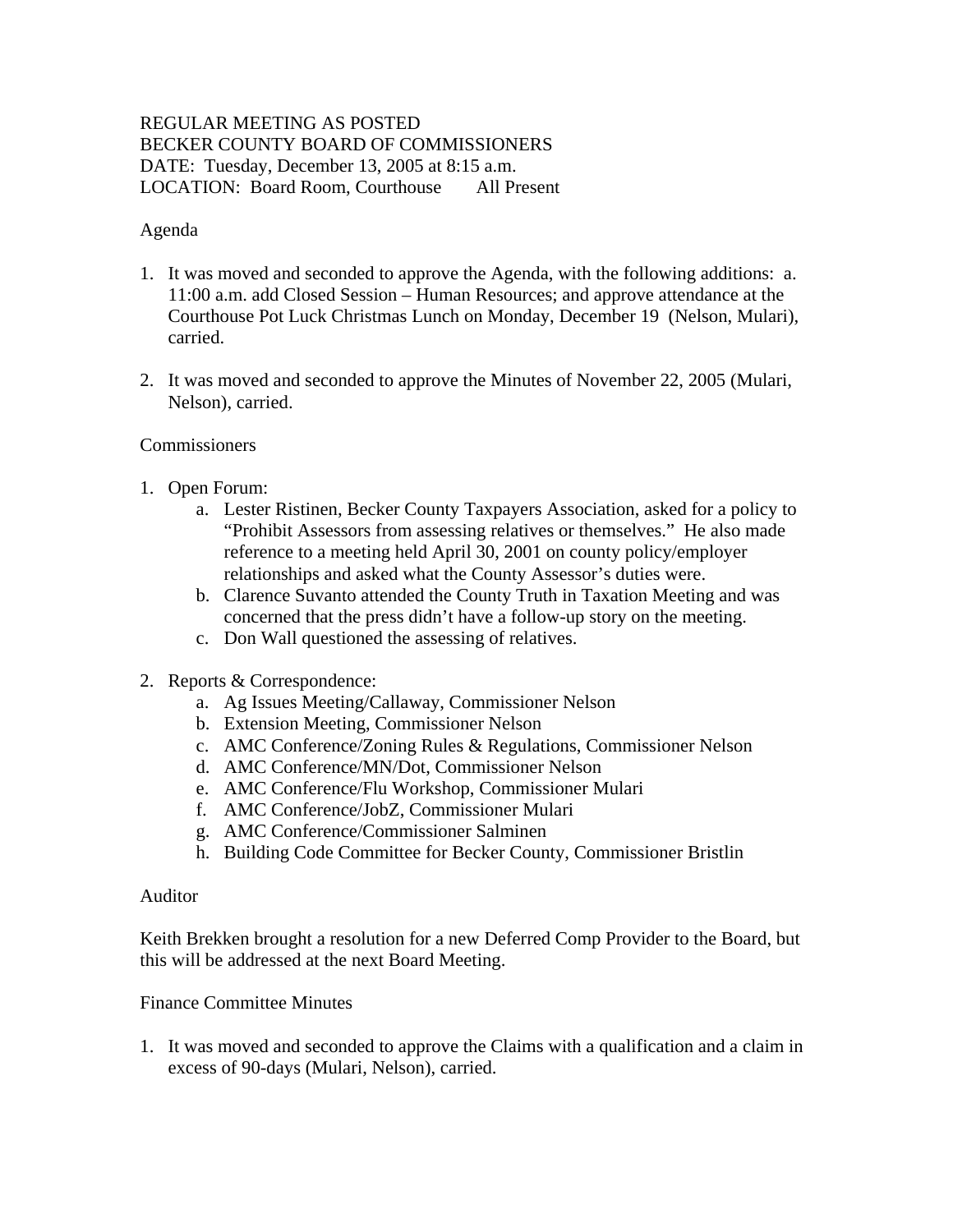- 2. It was moved and seconded to set the date for approval of the final bills on Thursday, December 29, 2005 at 8:30 a.m. (Nelson, Bristlin), carried.
- 3. It was moved and seconded to approve the 2005 Agreement with MAXIMUS to provide professional consulting services auditing our Federal Grants (Bristlin, Mulari), carried.
- 4. It was moved and seconded to approve the purchase of (3) AED Units @ \$1,595 per unit, plus tax and training for a total of \$5,077.88. The units will be placed in the Courthouse, Human Services and the Highway Department (Knutson, Mulari), carried.
- 5. The Finance Committee recommends approval of the Human Resources personnel request on Resolution No. 12-05-1B.
- 6. It was moved and seconded to approve the request from the IT Department for the following Capital Purchases: Auditor's Office, (1) Computer & Monitor - \$844; Motor Vehicle, (2) Computers & Monitors - \$1,768; EDA, (1) Computer & Monitor - \$844; Treasurer's Office, (1) Computer - \$645; IT Department, (1) Computer - \$645; Recorder's Office, (1) Monitor - \$329.13. Total Capital Purchases of \$5,155.13 (Mulari, Bristlin), carried.
- 7. It was moved and seconded to approve and commit to participate in MN Counties Computer Cooperative, MN Tax System User Group and to purchase support for the MN Property Tax System from ACS from January 1, 2006 to December 31, 2008 (Mulari, Bristlin), carried.
- 8. It was moved and seconded to approve and commit to participate in MN Counties Computer Cooperative, MN Tax System User Group and to purchase support for the MN Property Tax System from Manatron through December 31, 2010 (Mulari, Bristlin), carried.
- 9. It was moved and seconded to approve the request from IT to purchase a new phone system at the cost of \$160,697.69. This system has been reviewed, studied and recommended by both the IT and Finance Committees (Mulari, Bristlin), carried.
- 10. It was moved and seconded to approve the request from IT to hire an intern from the Detroit Lakes Community College for 20-weeks, 20-hours a week at \$10 per hour (Knutson, Mulari), carried.
- 11. It was moved and seconded to approve the preparation of a payment check, based on the statement of origin and to be presented upon delivery of (3) new vehicles totaling \$67,732.50 (Bristlin, Mulari), carried.
- 12. Landfill Demo Construction Project Update. Information only.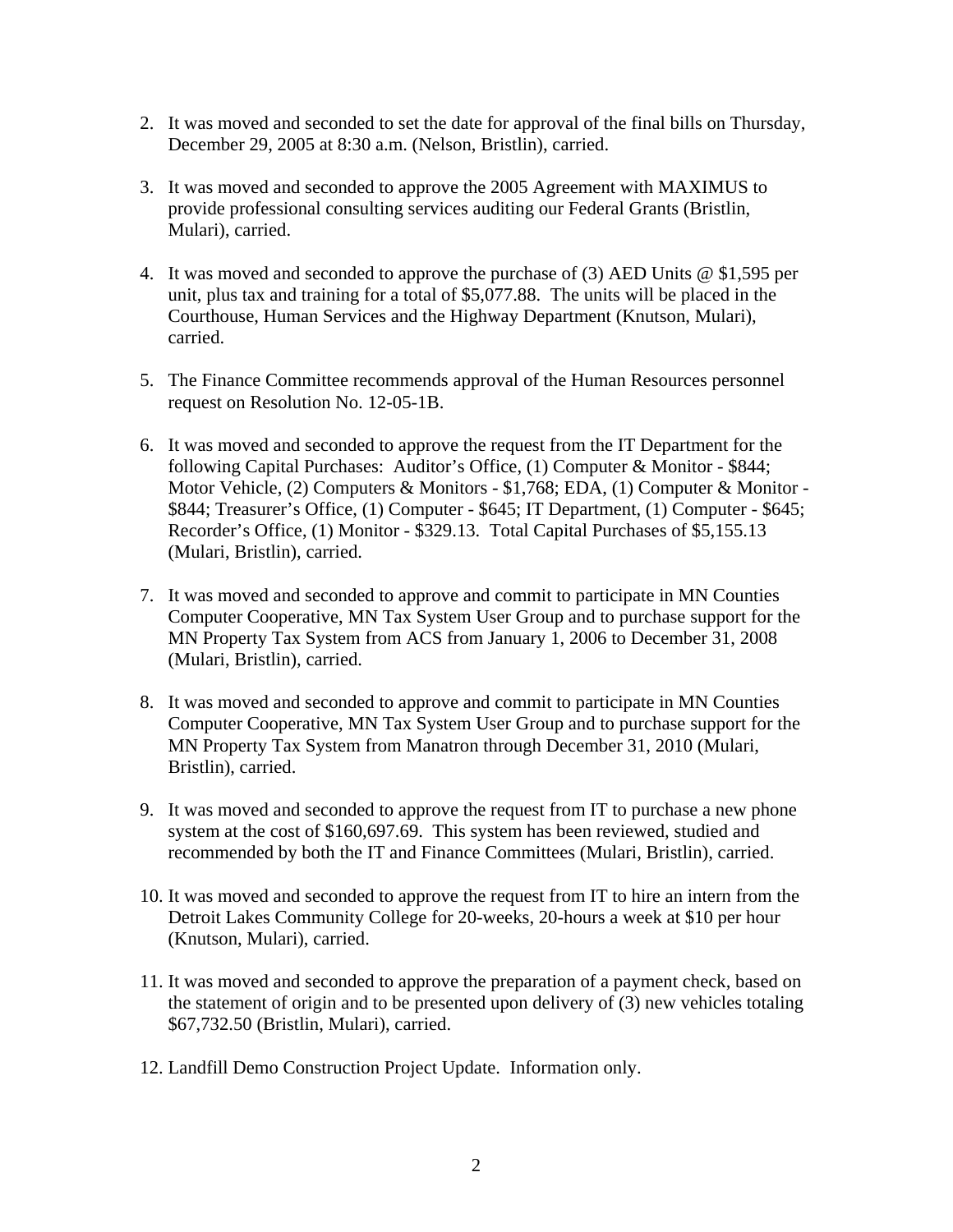13. It was moved and seconded to approve the renewal of the software subscription for the anti-spam, anti-virus and firewall from Symantec at the cost of \$6,979.85 as requested by the IT Department (Nelson, Mulari), carried.

## Planning & Zoning

1. It was moved and seconded to pass Resolution No. PZ 12-05-1A, adopting release of the Aggregate Industries "Rollag" Draft Environmental Impact Statement (DEIS) for public comment (Bristlin, Knutson), carried.

## MAHUBE

1. It was moved and seconded to support the Business Plan for Support Services for Long-Term Homeless People funded by the MN. Dept of Human Services. Mahube will partner with Bi-County Community Action Agency to serve Mahnomen, Hubbard, Becker, Beltrami, Cass, Polk Counties, Leech Lake Indian Reservation and possibly White Earth and Red Lake Reservations. Leah will bring information back to the board when the goals are received (Bristlin, Nelson), carried.

## Human Services

- 1. A Child Support Unit Overview was given to the Board by Sam Pierson and Jennifer Green.
- 2. It was moved and seconded to approve MN CEP Family Investment Program Contract for 2006 (Bristlin, Mulari), carried.
- 3. It was moved and seconded to approve the grant renewal for Adult Mental Health Initiative (Knutson, Bristlin), carried.
- 4. It was moved and seconded to approve the Purchase of Service Contract with Delores Ladwig to provide Adult Foster Care services under Medical Assistance (Knutson, Bristlin), carried.
- 5. It was moved and seconded to approve the Purchase of Service Contract with Recovery Works to provide out patient chemical dependency treatment services under the Consolidated Chemical Dependency Treatment Fund and private pay sources (Mulari, Nelson), carried.
- 6. There was discussion of the Mental Health Advisory Council request to increase the per diem rate from \$15 per meeting to \$25. This will be reviewed by Matt Casey and brought back to the next Board meeting.
- 7. It was moved and seconded to approve the Human Services Claims (Knutson, Mulari), carried.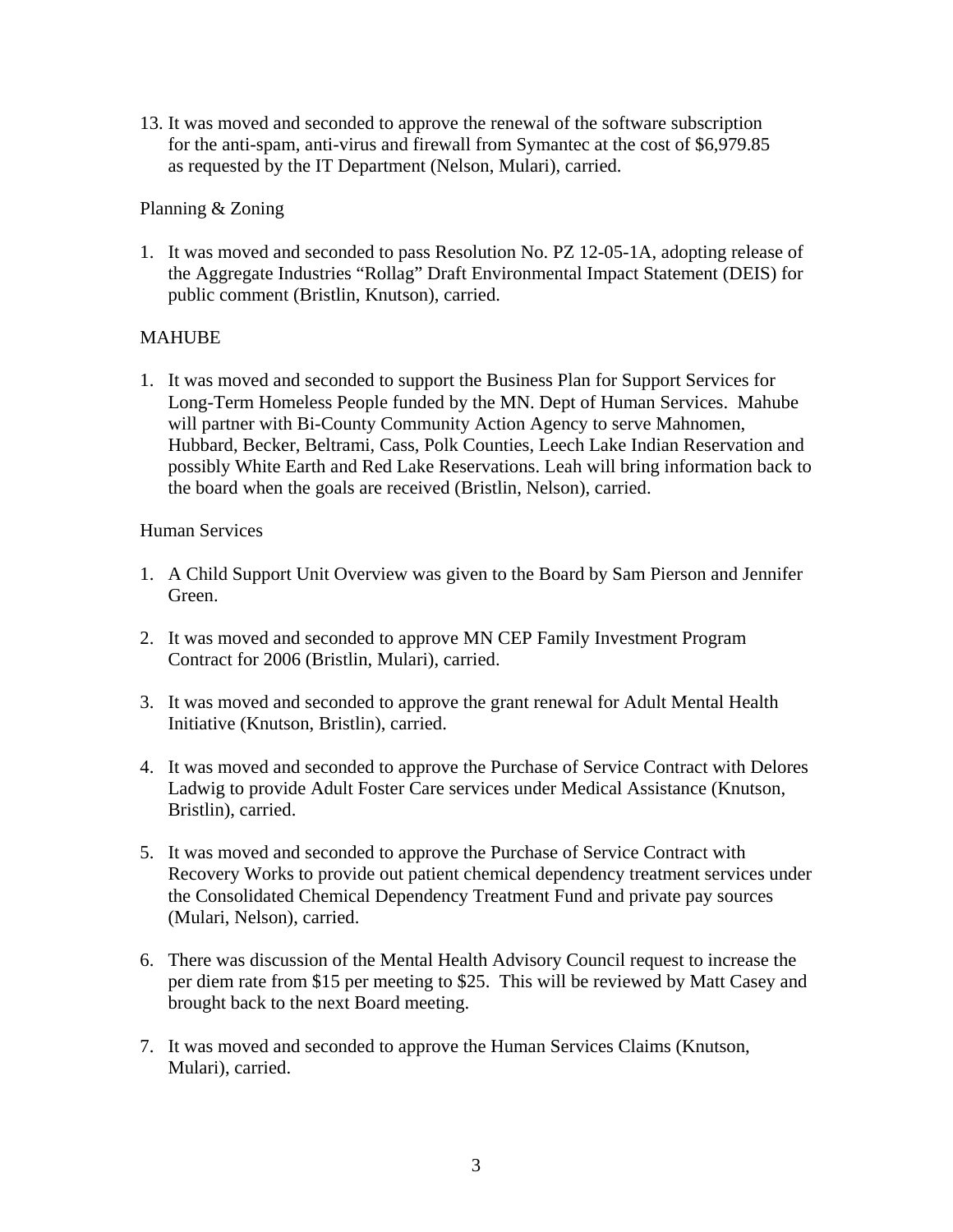## Community Health

- 8. It was moved and seconded to approve the Becker County DAC Contract to continue nurse consulting services (Mulari, Nelson), carried.
- 9. It was moved and seconded to approve the Merit Care and Dakota Family Planning Contract to provide physical exams and other associated services to clients referred by our Community Health staff (Knutson, Nelson), carried.
- 10. It was moved and seconded to approve the Community Health Claims (Mulari, Knutson), carried.
- 11. It was moved and seconded to accept the Family Services, Adult Services and Probation Placement Reports (Bristlin, Mulari), carried.

## Transit

12. It was moved and seconded to approve the Transit Claims (Bristlin, Knutson), carried.

## Probation

- 1. It was moved and seconded to approve the Probation Services Agreement with Mahnomen County from January 1, 2006 to December 31, 2007 (Nelson, Bristlin), carried.
- 2. Wendy Spry informed the Board of her transferring to a different position with the MN. Department of Corrections effective December 28, 2005. Her duties will be reassigned to Margaret Lindquist from the Probation Office.

## Human Resources

Closed Session - Negotiations

- 1. It was moved and seconded to close the session at 11:00 a.m. for the purpose of discussing Negotiation strategy (Bristlin, Knutson), carried.
- 2. It was moved and seconded to open the session at 12:30 p.m. (Knutson, Mulari), carried.
- 3. It was moved and seconded to add the VEBA Adoption Agreement to the Agenda (Mulari, Bristlin), carried.
- 4. It was moved and seconded to pass Resolution No. 12-05-1F, whereas Becker County wishes to establish and offer the MN. Service Cooperatives VEBA Plan and Trust,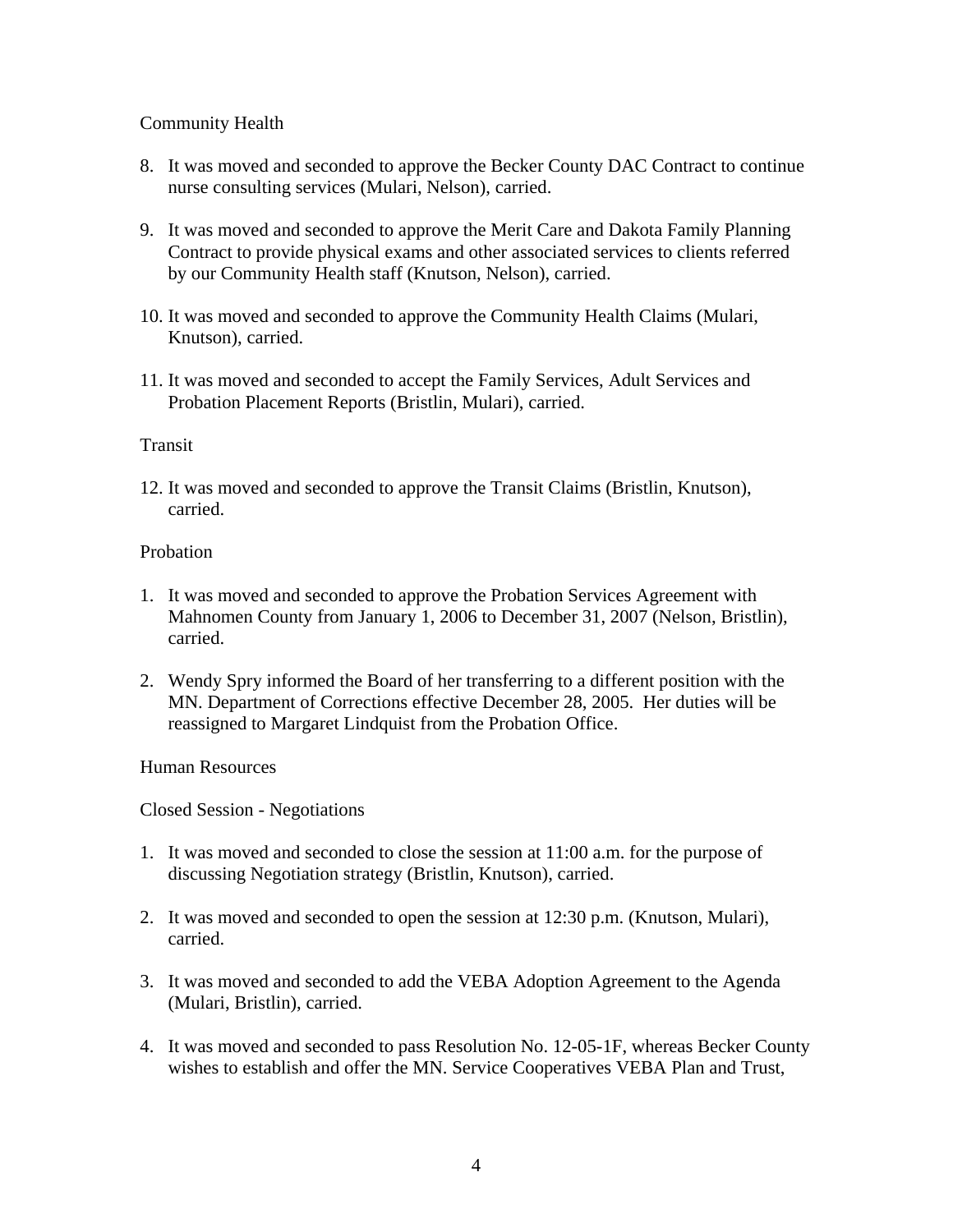and a health care expense account for active employees who are eligible for the County's health plan (Mulari, Bristlin), carried.

- 5. It was moved and seconded to pass Resolution No. 12-05-1B, requesting to hire a part-time custodian due to a vacancy (Knutson, Bristlin), carried.
- 6. It was moved and seconded to carry over 23-hours of vacation to 2006 for John Vaida, Natural Resources (Mulari, Bristlin), carried.
- 7. It was moved and seconded to carry over 40-hours of vacation to 2006 for Dan Johnson, Maintenance Department (Mulari, Nelson), carried.
- 8. It was moved and seconded to authorize the County Administrator to sign the VEBA Adoption Agreement with the MN. Service Cooperatives (Mulari, Nelson), carried.

## Highway

- 1. It was moved and seconded to pass Resolution No. DOH 12-05-1C: Project Acceptance for Projects: SAP 03-627-01; SAP 03-629-18; SAP 03-632-08; SAP 03- 632-09; and SAP 03-687-02 (Nelson, Bristlin), carried.
- 2. It was moved and seconded to pass Resolution No. 12-05-1D, adopting the Becker County Highway Department 2006-2010 Five-Year Construction Improvement Plan as presented to the public (Knutson, Nelson), carried.
- 3. It was moved and seconded to pass Resolution No. 12-05-1E, designating that the following route has been designed and built to carry weights of a 10-ton route: CSAH 37, from TH113 to the north Becker County line where Clearwater CSAH 39 begins and will also be designated at 10-ton (Nelson, Knutson), carried.

### IT Department

1. It was moved and seconded to appoint Steve Skoog as Becker County's primary delegate to MCCC for 2006 and Ryan Tangen and Rick Kelsven as alternate delegates (Nelson, Mulari), carried.

### Other Reports

Brian C. Berg, County Administrator, updated the Board on the following issues:

- 1. Brian thanked the Board for his attendance at the AMC Conference in December.
- 2. A report was given on the sessions attended at the AMC Conference, ref: Appointed v.s. Elected Department Head Issue.
- 3. An update was given on the Department of Motor Vehicle remodeling.